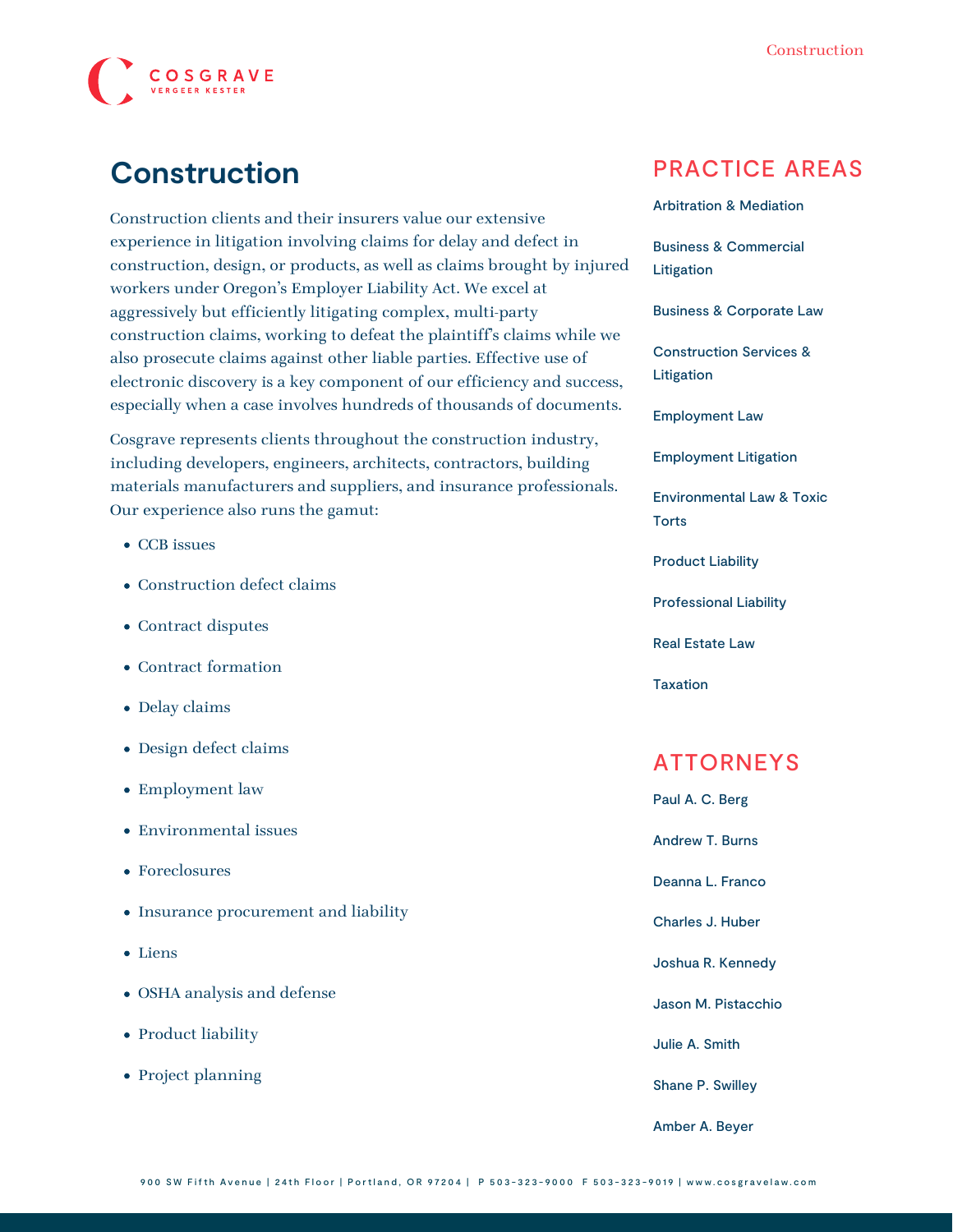

#### Construction

## **Representative Clients**

- ABC Roofing Company, Inc.
- AIG
- Bella Green Construction, LLC
- Brookwood Insurance Company
- Canam Steel Corporation
- Chubb Group of Insurance Companies
- EA White Construction Company
- Everest National Insurance Company
- Farmers Insurance Company
- Joseph Hughes Construction
- Knife River Corporation
- LaFarge North America
- National Indemnity
- Nu Park Development LLC
- One Beacon Insurance Company
- Oregon Helical Piers LLC
- Pence Kelly Construction Company
- Pinnacle NW Construction Company
- R & H Restorations Company
- RWC Development Incorporated
- Silco Construction Company
- Time Frame Incorporated
- Tremco Incorporated

[Chester D. Hill](https://www.cosgravelaw.com/chester-hill-commercial-landlord-tenant-attorney/)

[Jake W. Reimer](https://www.cosgravelaw.com/jake-w-reimer/)

[Kyle R. Rohrer](https://www.cosgravelaw.com/kyle-rohrer/)

[Brandon L. Thornburg](https://www.cosgravelaw.com/brandon-thornburg-transportation-litigation/)

[David P. Morrison](https://www.cosgravelaw.com/david-p-morrison/)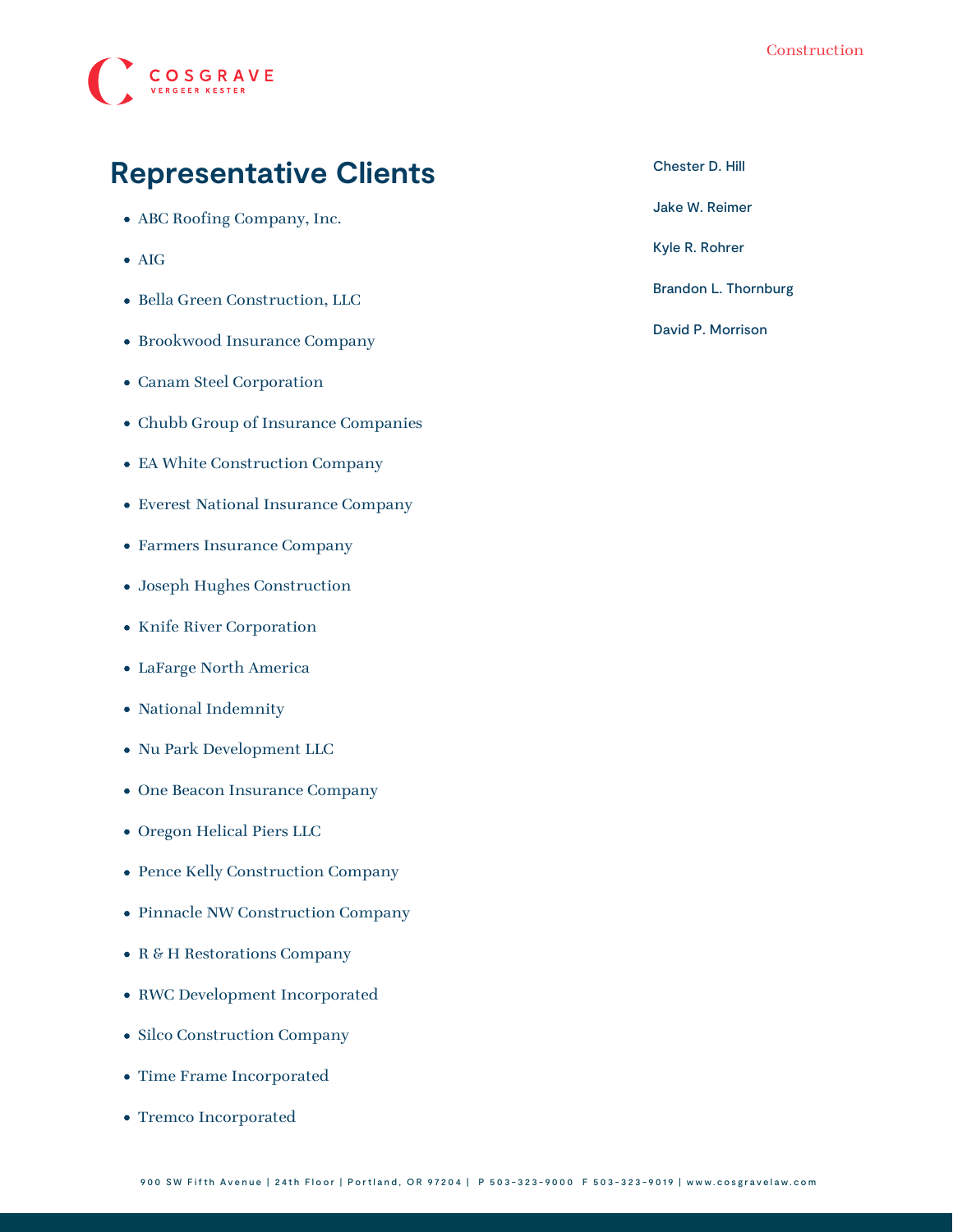

- Unitrin Insurance Company
- Wilson Construction Company

## **Representative Cases**

- Construction Defect Represented the general contractor in a \$30 million construction defect suit, one of the largest in the history in our state. The suit involved a condo project in Government Camp, Oregon, with 24 parties and claims of defective design, defective construction, and product liability. By being thoroughly prepared to take the case to trial, and by establishing rational, fact based allocations to the many subcontractors and suppliers, we achieved a very positive outcome for our client. In addition, we obtained complete summary judgement for the developer/general contractor in two separate defect suits both with prayers of several million dollars.
- Defective Windows Represented Dalke Construction, the general counsel in the Spirit Mt Casino project in a multi-million dollar defect construction case. We sued the window manufacturer alleging that the windows were leaking due to defectively manufactured "thermal breaks". After ASTM tests proved the problem, the manufacturer installed new windows.
- Commercial Paving Represented J&R Paving, the paving subcontractor for a Costco construction project. Plaintiff, a bicyclist, suffered fractured vertebra resulting in ventilator dependent quadriplegia when he struck a paving seam between old and new pavement created by our client. Plaintiff had no memory of the accident. Our re-creation of the accident showed that plaintiff tried to jump the seam and the front wheel of his bicycle fell out, jammed into his frame and flipped him over the handlebars. We brought in the manufacturer of the bicycle, which paid its policy limits to settle the case.
- Defective Valve Represented the general counsel of a mid-sized commercial building sued by its owner, a dentist, after a plumbing failure caused \$500,000 in damage. We proved that the leak was caused by a defective valve installed by the plumbing subcontractor. The plumber denied our tender of defense. After trial in federal court, a jury returned a defense verdict, and we were able to obtain judgment against the plumber for our defense fees.
- Natural Gas Pipeline Represented installer of natural gas pipeline in Medford, Oregon. Plaintiffs claimed the gas pipeline was installed incorrectly and that the contractor failed to return the land to its original condition. Through discovery and inspection, we convinced plaintiffs to dismiss all claims relating to the installation of the pipeline. In a separate settlement, defendants resolved the issue relating to restoration of plaintiff's land.
- Defective Asphalt Runway Plaintiff brought suit for more than \$20 million in money damages against client as a result of allegedly defective asphalt work performed at an airport in 2009.